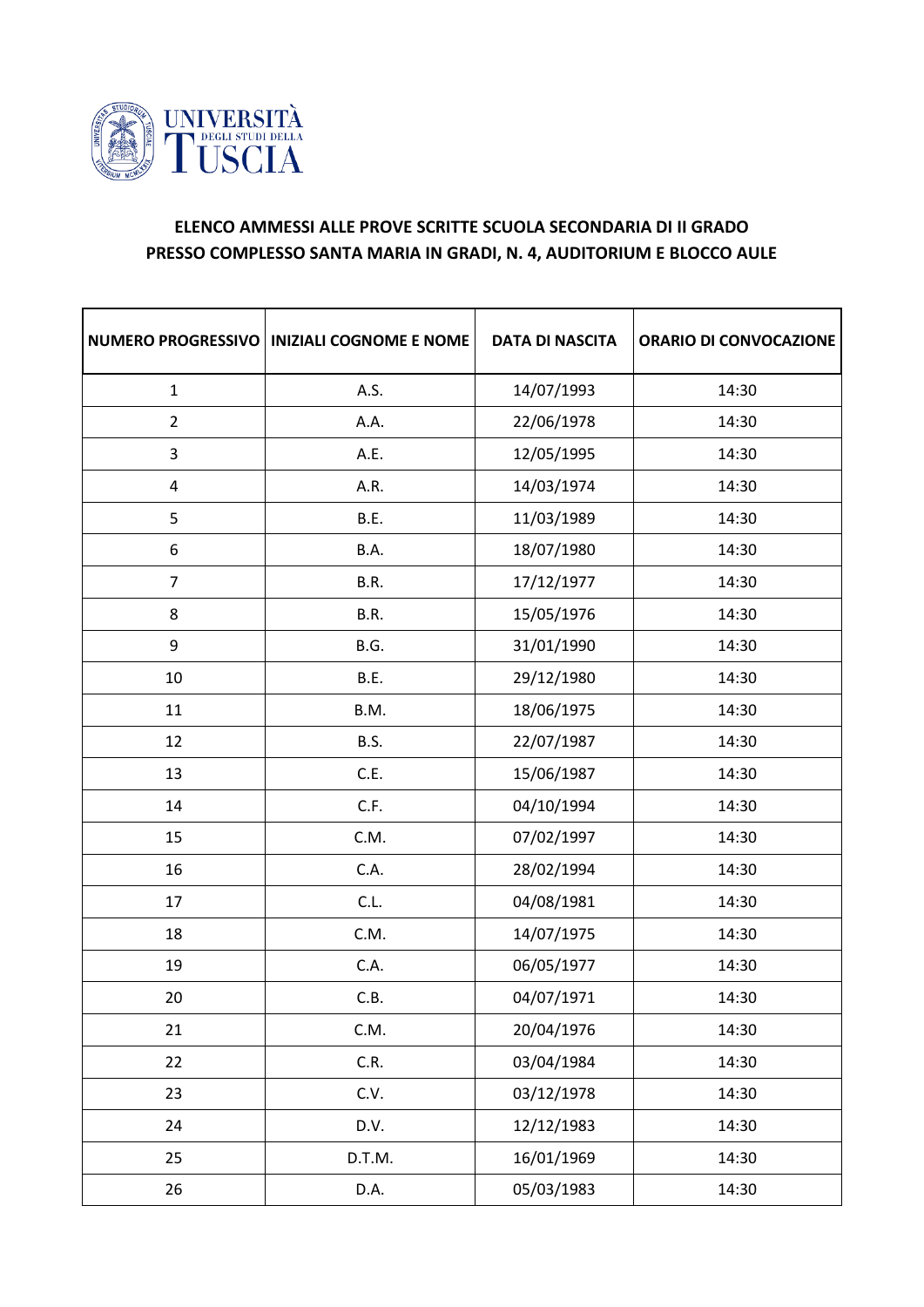

|    | NUMERO PROGRESSIVO   INIZIALI COGNOME E NOME | <b>DATA DI NASCITA</b> | <b>ORARIO DI CONVOCAZIONE</b> |
|----|----------------------------------------------|------------------------|-------------------------------|
| 27 | D.L.Y.                                       | 18/08/1982             | 14:30                         |
| 28 | E.F.                                         | 15/04/1990             | 14:30                         |
| 29 | F.S.                                         | 07/12/1970             | 14:30                         |
| 30 | F.F.                                         | 06/01/1993             | 14:30                         |
| 31 | F.G.                                         | 24/09/1993             | 14:30                         |
| 32 | F.B.                                         | 16/08/1971             | 14:30                         |
| 33 | F.F.                                         | 04/10/1969             | 14:30                         |
| 34 | G.M.                                         | 14/06/1985             | 14:30                         |
| 35 | L.M.M.                                       | 12/09/1985             | 14:30                         |
| 36 | L.F.                                         | 16/08/1991             | 14:30                         |
| 37 | L.S.                                         | 23/09/1971             | 14:30                         |
| 38 | L.M.                                         | 08/03/1988             | 14:30                         |
| 39 | M.L.                                         | 14/08/1970             | 14:30                         |
| 40 | M.E.                                         | 22/04/1977             | 14:30                         |
| 41 | M.P.                                         | 23/03/1984             | 14:30                         |
| 42 | M.M.                                         | 29/12/1972             | 15:15                         |
| 43 | M.M.                                         | 20/05/1965             | 15:15                         |
| 44 | M.S.                                         | 10/08/1990             | 15:15                         |
| 45 | M.M.                                         | 27/04/1976             | 15:15                         |
| 46 | M.E.F.                                       | 03/06/1986             | 15:15                         |
| 47 | M.M.                                         | 11/12/1981             | 15:15                         |
| 48 | M.D.                                         | 25/03/1982             | 15:15                         |
| 49 | <b>N.S.</b>                                  | 14/07/1994             | 15:15                         |
| 50 | N.L.                                         | 28/09/1988             | 15:15                         |
| 51 | 0.V.                                         | 20/03/1996             | 15:15                         |
| 52 | P.S.                                         | 23/08/1970             | 15:15                         |
| 53 | P.L.                                         | 06/03/1990             | 15:15                         |
| 54 | P.R.                                         | 29/05/1985             | 15:15                         |
| 55 | P.C.                                         | 24/01/1977             | 15:15                         |
| 56 | P.L.                                         | 18/10/1994             | 15:15                         |
| 57 | P.L.                                         | 13/07/1981             | 15:15                         |